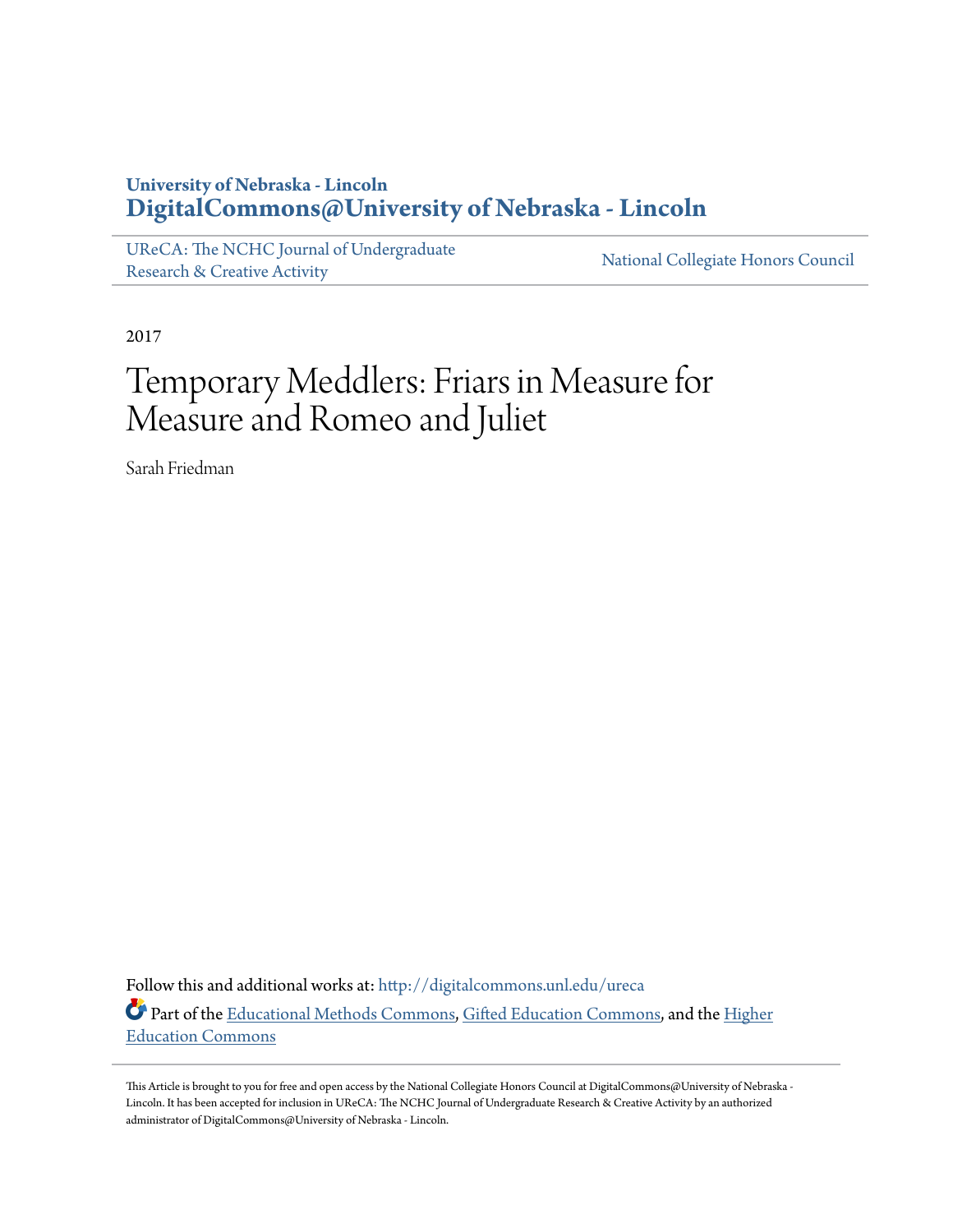UReCA: The NCHC Journal of Undergraduate Research and Creative Activity, 2017 Edition by Sarah Friedman, University of Massachusetts- Dartmouth

1

Temporary Meddlers: Friars in *Measure for Measure* and *Romeo and Juliet*

Shakespeare wrote during a time of intense religious controversy, as Protestants, Catholics, and Puritans vied for spiritual authority in England. Although Henry VIII broke from the Catholic Church in the 1530s, Shakespeare's work seems to still have been heavily influenced by Roman Catholic traditions. Both *Measure for Measure* and *Romeo and Juliet* are set in Catholic places and Catholic friars manipulate the outcomes in both plays. The portrayal of these characters offers insight into how Shakespeare may have viewed Catholics, as he did not leave behind clear evidence of his own religious convictions. The friars in *Measure for Measure*  and *Romeo and Juliet* are well intentioned in their attempts to resolve Claudio's impending execution in the former play and Romeo and Juliet's forbidden relationship in the latter, but their meddlesome nature can be seen as problematic. Friar Laurence, in *Romeo and Juliet,* aids the titular couple in an attempt to end the feud between the Capulets and the Montagues, but the secret wedding that he performs results in the deaths of the two young people. In *Measure for Measure,* the friars help Duke Vincentio to conceal his identity, but in doing so, they allow a man who is not ordained to go into the community and give spiritual counsel without proper qualifications. Through these characters, Shakespeare suggests that Catholic friars can be well intentioned figures, but they are fallible human beings who are prone to meddling in the earthly affairs of the people who seek their guidance.

The Reformation prohibited Catholic practices in England and dissolved the monasteries. It became illegal for Catholics to openly practice their faith and the Act of Uniformity of 1559 established a requirement that all citizens attend Protestant services (Fielitz 72). The Jesuits came to England in an attempt to reestablish Catholicism and maintain the underground recusant community. Stratford-upon-Avon "has long been known as a stronghold of recusancy and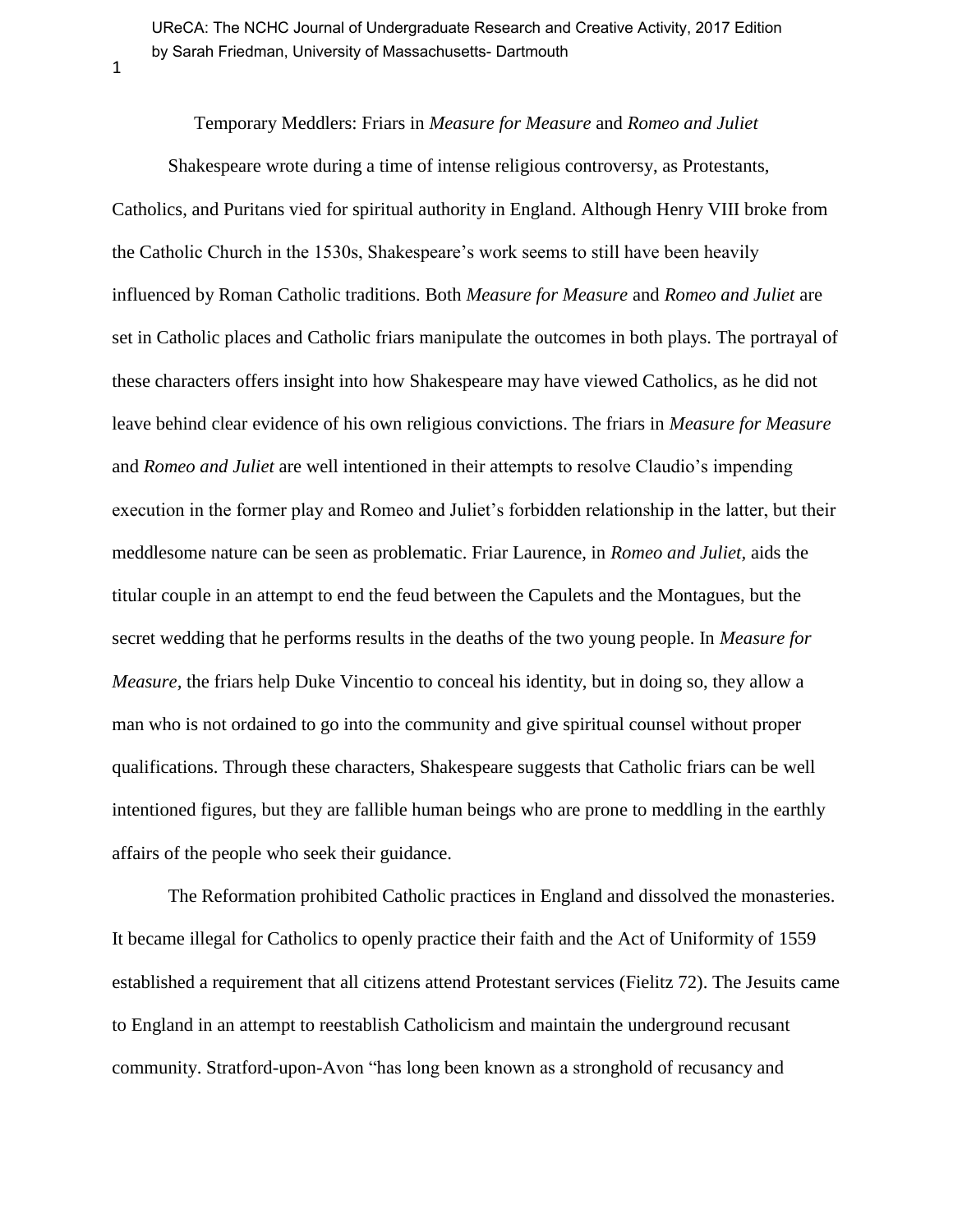Catholic resistance," so Shakespeare likely grew up in the presence of Catholics, if he was not one himself (73). According to Fielitz, he had familial ties to the old religion as, "his mother's side was Catholic," and his father "might have been converted (to the Catholic faith) by the first Jesuit missionary priests who had penetrated to the vicinity of Stratford-upon-Avon by 1580" (73-4). Shakespeare also had three Catholic teachers in grammar school who were connected with the Jesuits (75-6). He would have grown up acutely aware of the tensions between the authority of the Catholic Church and the authority of the English government, and, by extension the Church of England, because the town he grew up in was directly involved in the religious upheaval. Due to these possible Catholic influences on his upbringing, the way that Shakespeare portrays Catholic figures in his plays, specifically friars, is particularly interesting.

In his writing, Shakespeare confronts the issues of religion, including the portrayals of Catholic friars, in ways that are uncharacteristic for his time period. Beauregard argues that Shakespeare takes an especially sympathetic approach to his portrayals of Catholic religious figures. He states that

with the advent of Reformed theology, however, religious life itself came under literary attack, and such things as vows, cloistered life, celibacy, and the priesthood were pilloried. In early Reformation drama, the conventional figure of the Vice was often portrayed as a Roman Catholic priest-player. (Beauregard 150)

Shakespeare does not follow this trope in his writings. The break from the norms of the time period might suggest that Shakespeare did sympathize with Catholicism, but it may also be a result of his desire to reach a large, diverse audience, which would have included people of different faiths. Shakespeare may have wanted to avoid controversy and promote reconciliation between the various religions by including benevolent Catholic friars (Knapp 52-3). Knapp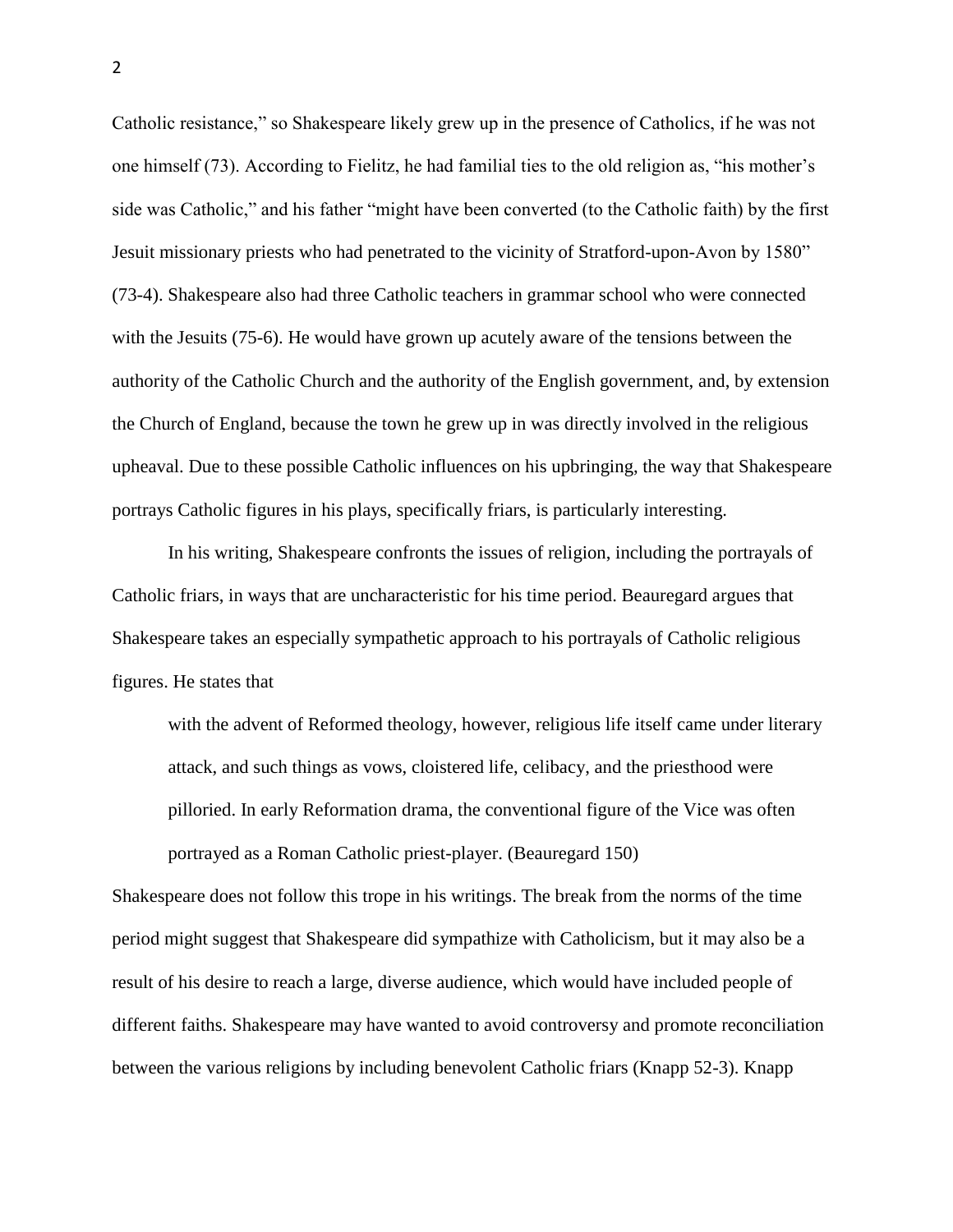argues that Shakespeare chose friars as representatives of Catholicism because of "…their itinerancy, which Shakespeare appears to believe, helps separate them from parochialism" (53). Friars would be more readily trusted by audiences because, "…friars and the Franciscan habit are associated with authority and truth…" (Beauregard 154). Shakespeare might have strategically chosen friars because they were seen as less corrupt than other more powerful Catholic figures, like bishops, and the audience would be more likely to accept them.

Despite the fact that Shakespeare does not vilify friars in his plays in the way that many of his contemporaries did, these characters are far from being perfect models of spirituality. Knapp claims that Shakespeare's friars are "…addicted to a secretiveness and subterfuge" (Knapp 53). Duke Vincentio and the friars in *Measure for Measure* and Friar Laurence in *Romeo and Juliet* exhibit a desire to help their communities, but they use lies and deception to influence secular political and social matters. Whether the dishonesty is justified is unclear and cannot be reduced to a question of whether Shakespeare's friars are morally good or bad and, furthermore, whether Shakespeare used these characters to project a pro or anti-Catholic image. Friar Laurence and Duke Vincentio seem to fall somewhere in the middle, as they desire good outcomes for their communities, but in the process they are meddling in secular business that extend beyond the spiritual realm of a friar, who is expected to carry out his divine mission with truth and virtue.

Friar Laurence is one of Shakespeare's early friar characters and throughout the play, he has good intentions to help his community, but he pursues these intentions in a morally problematic way. Friar Laurence is not a Vice character; he maintains his vows of poverty, chastity, and obedience, and he tries to carry out his spiritual duties, but he also uses deceptive practices to meddle in the feud between the Capulets and the Montagues. David Kastan believes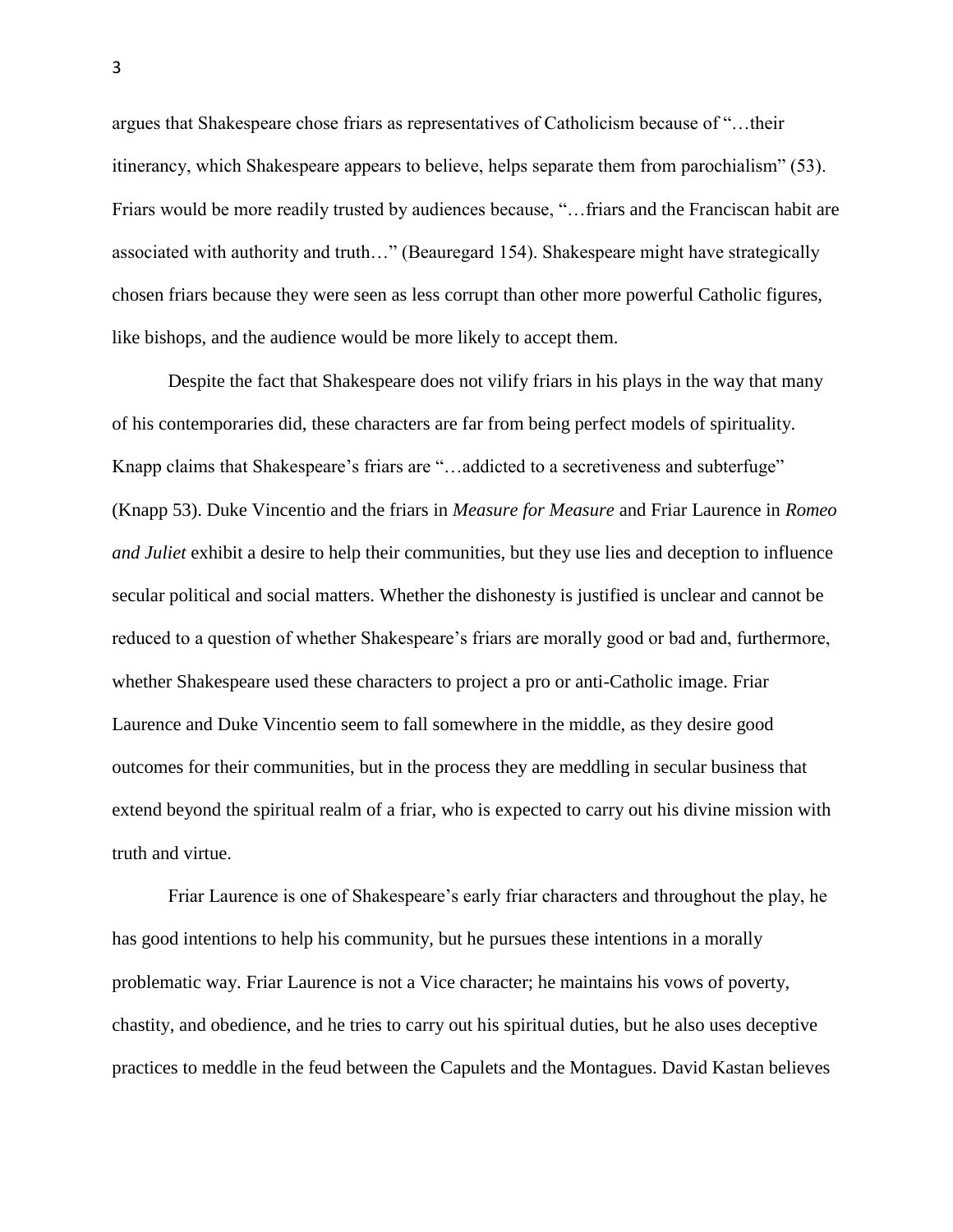that the friar's failure comes from "…ministering to Romeo's heart instead of his soul" (Kastan 52). Friar Laurence has the laudable desire to help, but he is going about it in the wrong ways by failing to give proper spiritual guidance. Rather than encouraging Romeo and Juliet to be truthful with their families, Friar Laurence appeases the rash young couple by giving in to their request that he secretly marry them, even though it is not the best choice for them from a spiritual perspective. By "…agreeing to perform a clandestine marriage, though both the Roman and the English Church forbade priests to perform such weddings," Friar Laurence becomes an example of a Franciscan who has failed to properly carry out his duty, and this failure makes him partially responsible for the resulting deaths (52). He is "…the greatest, able to do the least," because he uses his power as a mediator to place himself at the center of the longstanding feud that cannot be resolved by one man (5.3.223). The friar has the greatest power over the situation, as he is a trusted confidant for the young couple, but he makes the mistake of assuming that he alone can conceal the relationship without following the rules set in place by the Church.

Friar Laurence exerts significant influence over Verona, but his deception precipitates the tragic ending of the play. The friar orchestrates the relationship between Romeo and Juliet, from surreptitiously marrying them to providing Juliet with the potion to fake her own death. Performing a marriage is well within the spiritual duties of a friar, but Friar Laurence's actions reach beyond the spiritual realm when he attempts to hide the marriage and manipulate the two families. Friar Laurence singlehandedly tries to "...turn your households' rancor to pure love" and he uses the young couple as the means of accomplishing this (2.2.92). Rather than seeking a solution with the help of other mediators, Friar Laurence believes he can "give thee remedy" and help Juliet to continue to hide her relationship from her family (4.1.76). The friar's intentions of bringing the community together are admirable, but by helping the couple to secretly elope, he is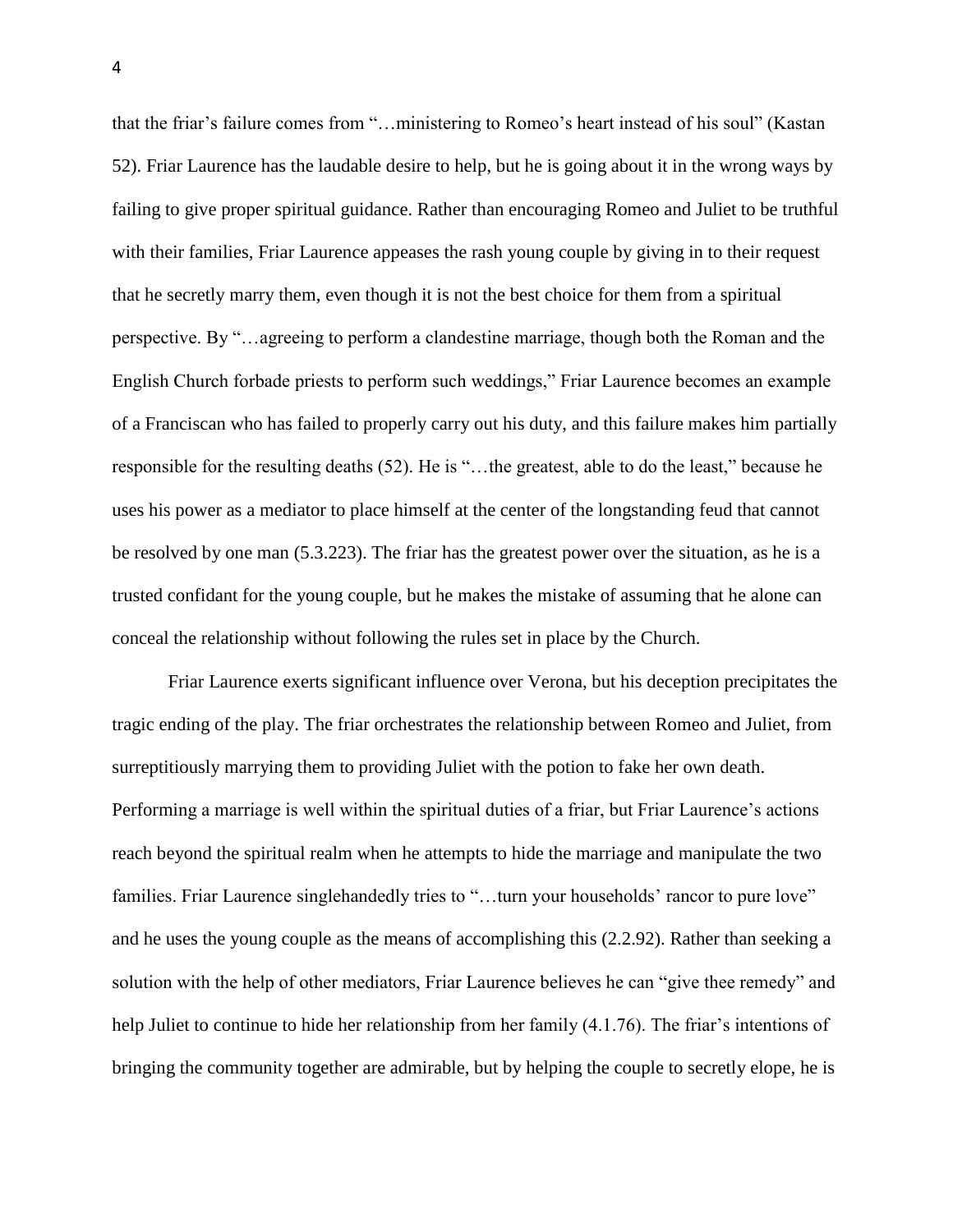positioning himself at the center of the feud. His failure as friar to be an honest spiritual advisor and his meddlesome behavior brings about the tragic end.

Duke Vincentio's disguise as Friar Lodowick produces a more favorable outcome in *Meausure for Measure*, but like Friar Laurence, he also uses the spiritual powers conferred on him by the friar's robe to manipulate secular matters in the city. By identifying with the friars, the Duke is not only granted an anonymous perspective from which he can view Angelo's actions, he is given the ability to actively manipulate events. Vincentio goes beyond using his friar's robes to "…behold [Angelo's] sway" (1.4.34). He repeatedly invokes the authority of the order he claims to belong to in order to justify his behaviors, but this authority is rooted in lies. Vincentio travels through a variety of social circles with the statements, like,"Bound by my charity and my blessed order,/ I come to visit the afflicted spirits/ Here in the prison" "Leave me a/ while with the maid. My mind promises with my habit, no/ loss shall touch her by my company," and "By the vow of mine order, I warrant you. If my instruct-/tions may be your guide, let this Barnardine be this morning/ executed and his head borne to Angelo" (2.3.3-5, 3.1.174-6, 4.2.161-3). Simply stating that he is ordained allows him to hear confessions in the prison, to be alone with a young woman, and to demand that the executioner ignore Angelo's order for Claudio's execution. In a society dominated by Catholic belief, the clergy are the most powerful men in the community, because their role combines social mobility and spiritual authority that can only be achieved through ordination.

In the process of pretending to be a friar, Duke Vincentio is allowed to deprive the people of Vienna of proper spiritual guidance. The real friars who help hide his identity allow Vincentio to go out into the city and pretend to provide absolution and last rites. The Duke disguised as a friar requests, "…let me see them and to make me know/ The nature of their crimes, that I may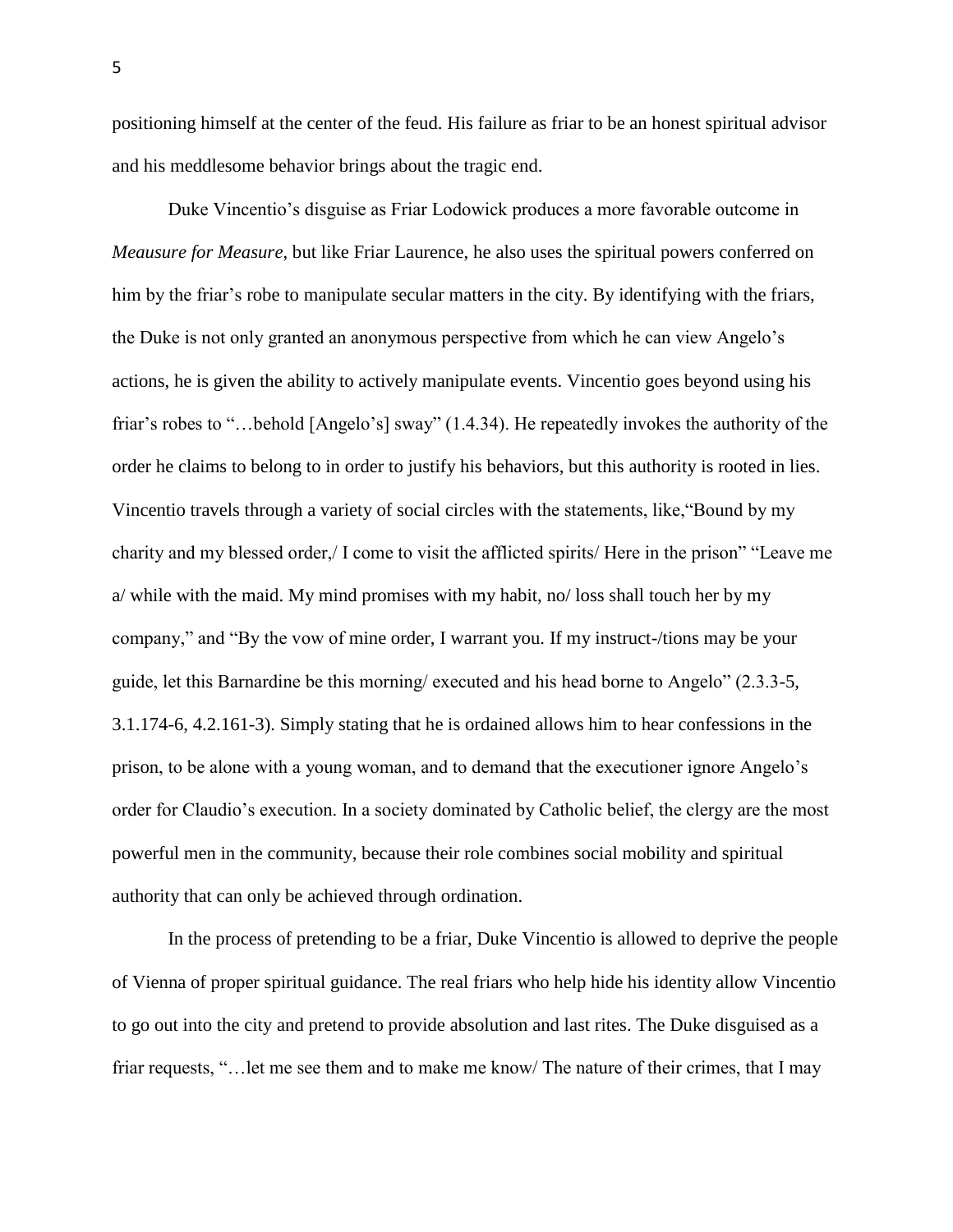minister/ To them accordingly" (2.3.7-8) By pretending to have the powers of a real friar to gain access to the prison, Vincentio denies the prisoners the opportunity for real absolution before facing their executions. Vincentio's actions would be seen as a very grave matter in the Catholic Church, as he is denying people the opportunity to save their souls. The real friars, in allowing Vincentio to wear the friar's robes and masquerade as a real friar are complicit in his actions, because they confer their authority on an unordained man, who cannot provide real spiritual guidance and administer important sacraments. The disguise also allows Vincentio to decide whose life is valuable, choosing to save Claudio by executing another prisoner in his place. The Duke is able to make serious life or death decisions, because the real friars have vested him with their respect and authority. The prison guard, believing that Friar Lodowick is a real friar, trusts him and is willing to go along with the plot to execute Barnadine, even though it goes against the laws of Vienna and Angelo's authority.

Vincentio's behavior is overlooked by the real friars, who should be aware of the spiritual repercussions of allowing a man who is not ordained to deceive people and administer religious rites that he is not qualified to oversee. The friars seemingly have no misgivings about the use of deception to help Vincentio in his plot to secretly intervene in Angelo's leadership. They do not simply agree to provide the Duke with a place to hide and observe Angelo from afar; rather, they fulfill his request that they "Supply me with the habit, and instruct me/ How I may formally in person bear/ Like a true friar" (1.4.46-8). In agreeing to carry out the Duke's request, the real friars agree to give an impostor the authority and respect that they have earned by devoting their lives to God. They seem to be diminishing the importance of their own roles in the community, by allowing a politician with no real spiritual authority to carry out the duties of their vocation. The friars unquestioningly participate in the ruse and, in doing so, they grant Vincentio their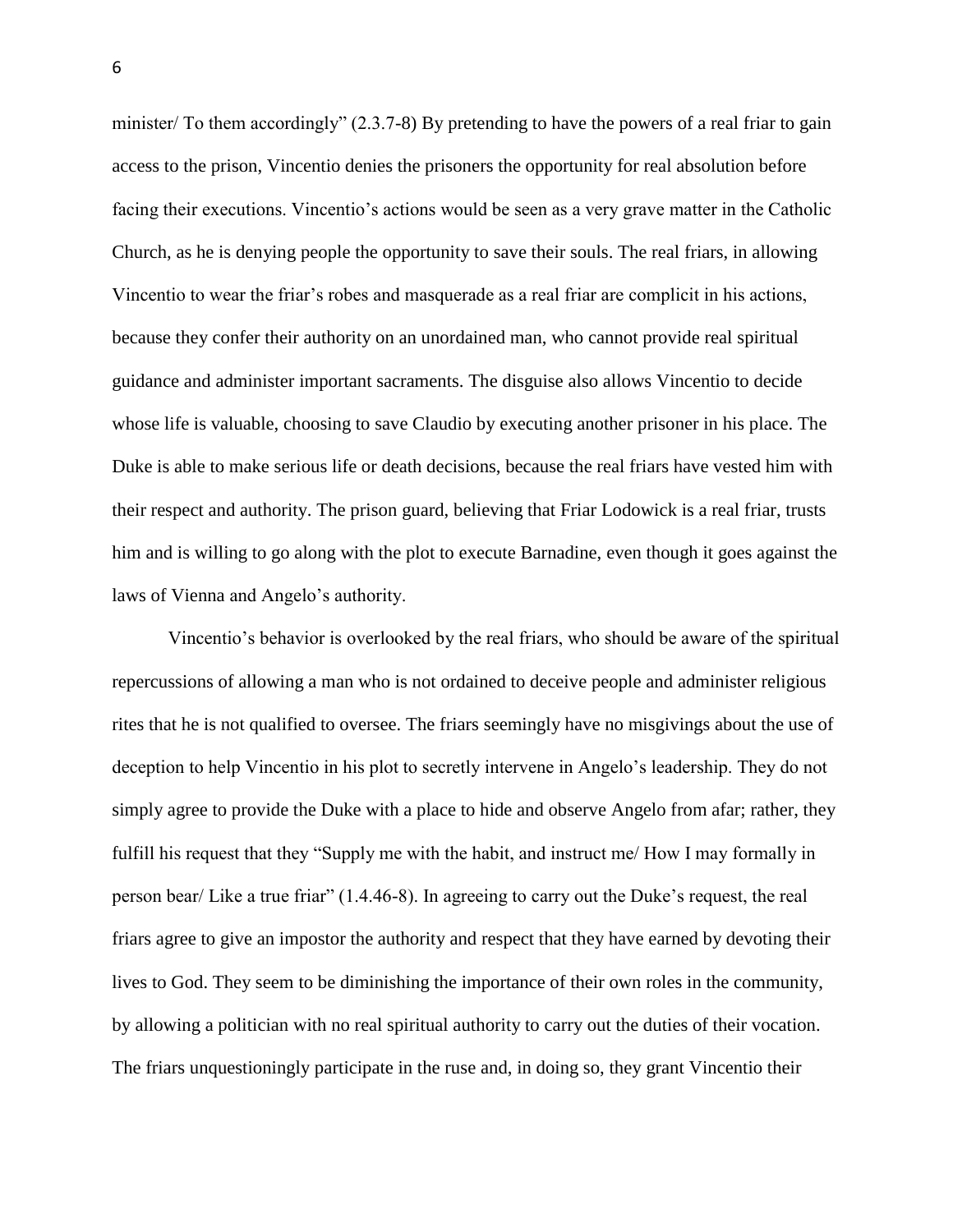religious authority, which he repeatedly abuses to earn the trust of the citizens of Vienna. The friars may have agreed to conceal Vincentio out of trust for their political leader and a desire for the betterment of Vienna (which seems unlikely, as sinfulness and immorality is rampant under the reign of the Duke), but they may also have chosen to align themselves with the most powerful man in the city, increasing their own power and influence over community. Either way, the plot places the friars at the center of Vienna's political world, because they are the only people in the city who know Friar Lodowick's true identity.

The power struggle between Catholics and the Protestant English monarchy is an underlying tension that appears in the play. The monarch, who, according to Sir Robert Filmer, "…claims not his power as a donative from the people, but as being substituted properly by God, from whom he receives his royal charter of an universal father," must compete with authority of the pope, who also claims to receive his authority from God (McDonald, 284). Duke Vincentio is a powerful political figure, but he must turn to the real friars to hide his identity, giving them unique political power in Vienna, because they are the only ones who know his secret. The ruler must seek out the friars and request that they teach him how to act "like a true friar" (1.4.48). The friars live under the power of the Duke, because he has political authority over the city, but they also answer to a higher power: the pope. This has the potential to produce a power struggle between the monarchy and the papacy, because the clergy's allegiance is divided between two supposedly divine figures. In "An Answer to the Catholics' Supplication," Christopher Muriel argues that "whatsoever [Catholics] profess in words, they cannot serve God and the Devil, neither can they truly serve and obey you [King James I] and the pope" (McDonald 345). As long as Vienna remains a Catholic city, powerful men, like Duke Vincentio, must respect the authority of the pope, and, by extension, all ordained men. The Reformation in England was very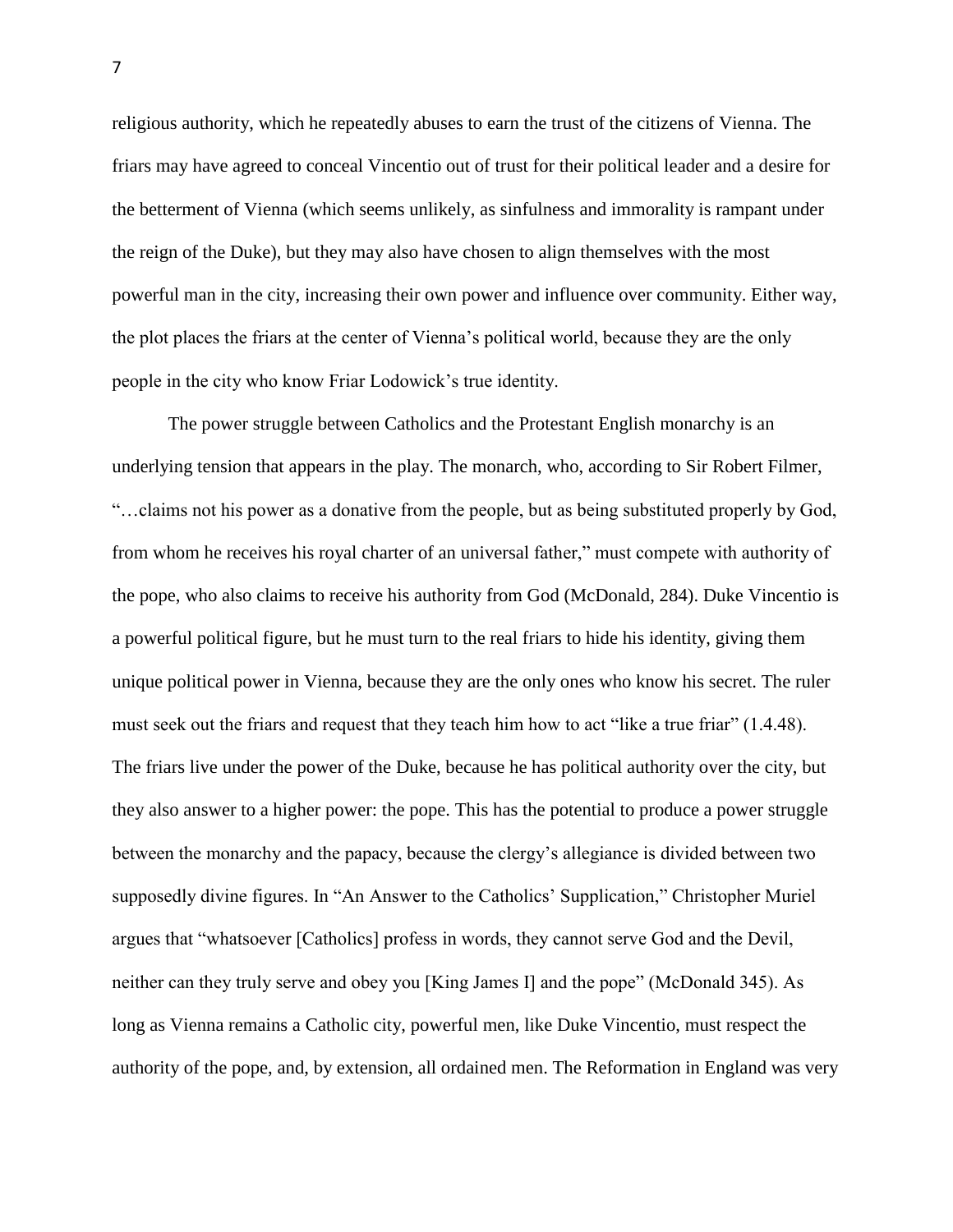much connected to this power struggle, as Henry VIII asserted his own power by declaring himself both the monarch and the head of the Church of England, removing the external influence of Rome. During Shakespeare's lifetime, the monarchy continued to suppress Catholicism, because Catholics could not be completely loyal to the crown, and that makes them a threat to the ruler's power. Duke Vincentio seems to mirror the English monarchy's combination of spiritual and political power by pretending to be a friar, because in becoming a friar, he has authority in both realms. By hearing confessions, "the Duke can procure the secrets of the soul so that they become fully available to the sovereign state" (Beckwith 73). Rather than breaking from the Catholic Church, Vincentio infiltrates it and usurps its unique spiritual jurisdiction.

Another religious dispute within the play that reflects religious tensions of Shakespeare's time is the disagreement between Catholics and Puritans, which is reflected in the characters of Duke Vincentio and Angelo. Vincentio is playing the role of a Catholic figure, and he uses this role to manipulate the political sphere. Angelo is described as "precise," suggesting Puritanism, and his strict ruling that Claudio be put to death is undermined by Vincentio (3.1.94). There is a conflict between the Catholic figure and the Puritan figure, and, ultimately, the Duke as a Catholic friar prevails over the puritanical deputy. Duke Vincentio's meddling in Angelo's ruling suggests that the Catholic Church is able to manipulate political dealings from outside of the public view and it is able to use cunning tactics to successfully overcome corrupt Puritanism.

The role of the friars in both plays is complicated by the difference in genres. As a problem comedy, *Measure for Measure* can only result in a good outcome. Duke Vincentio's actions, although problematic, turn out for the best, because the play is designed to produce a resolution. As a tragedy, *Romeo and Juliet* is doomed to have a tragic ending. The prologue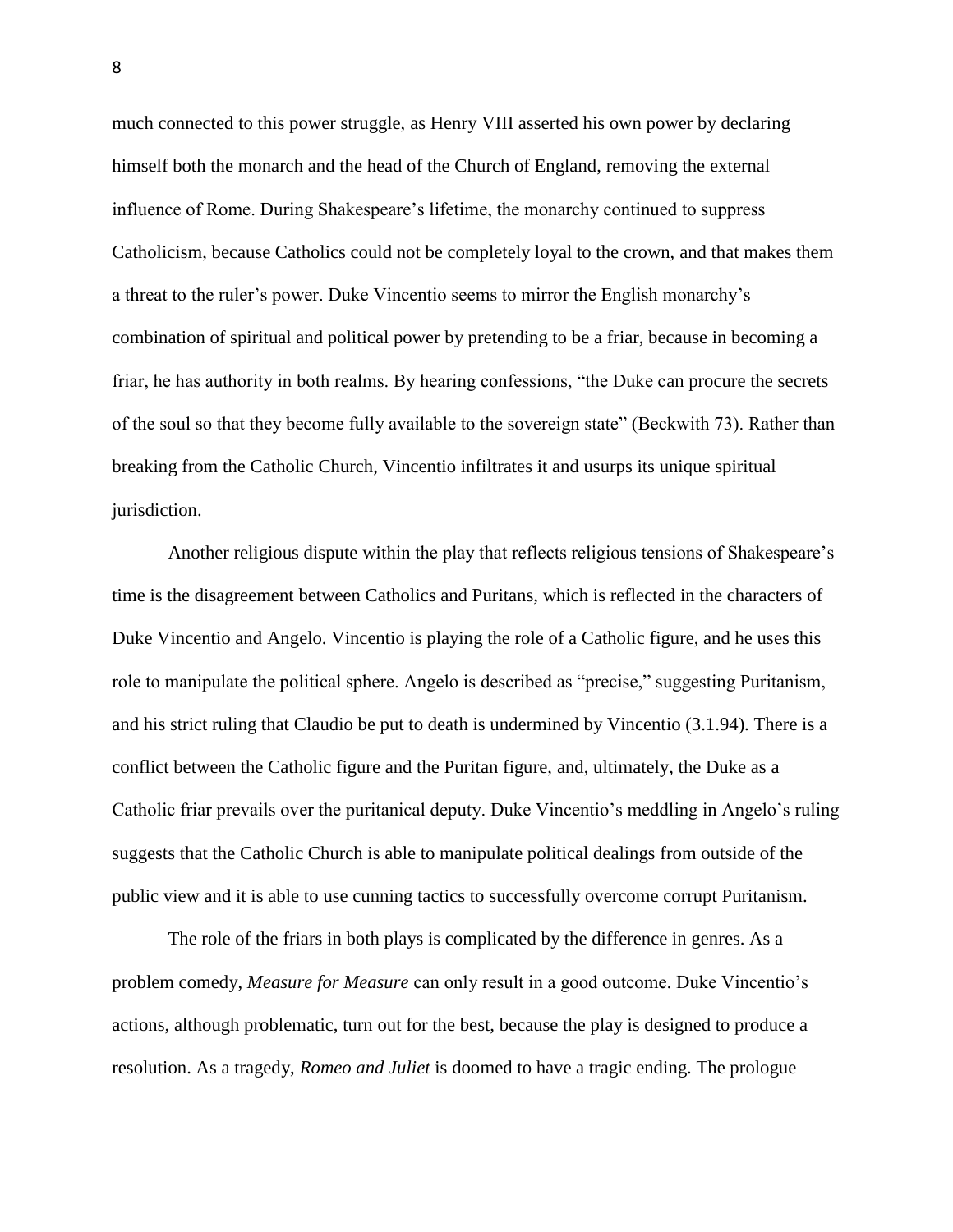states that Romeo and Juliet are "A pair of star-crossed lovers," so the couple is doomed to suffer a grim fate from the outset of the play (Prologue. 6). Nothing that Friar Laurence or any of the other characters do can reverse the tragic outcome. Perhaps, even if Friar Laurence had perfectly carried out his spiritual duties as a friar, the outcome would remain unchanged, because he is operating within a tragedy. The success of Shakespeare's friars may be confined by the play's genre and completely independent of the morality of the characters. The friars may just be a device that helps to move the play to the end that Shakespeare intended. *Romeo and Juliet* was designed to be a tragedy, so a friar, who can easily reach out to both of the feuding families, could conveniently facilitate the desired ending. *Measure for Measure* was intended to be a problem comedy, and a politician dressed as a friar, who appears to be a member of an order that is respected by the community, could be used to produce the ending that Shakespeare desired. Friars are convenient, as they are some of the most universally trusted members of the community and they can easily interact with members of different social circles, so Shakespeare may have chosen to use friars because they make such flexible characters.

If friars are in fact simply plot devices, it seems curious that Shakespeare would portray them as such complex, meddlesome men. Friar Peter ironically says that Friar Lodowick is "a man divine and holy,/ not scurvy, nor a temporary meddler" (5.1.149-50). Of course, Duke Vincentio does nothing but meddle in temporary affairs while he is disguised as a friar. Even though this statement is used to describe the Duke, who is masquerading as a friar, it could be extended to evaluate all of the friars who appear in the plays. All of the real friars in *Measure for Measure* mingle their religious power with political influence by associating with the Duke. It seems that, at least according to Friar Peter, a good friar does not involve himself in secular affairs. By this definition, Friar Laurence, Duke Vincentio, and the real friars of Vienna all fail at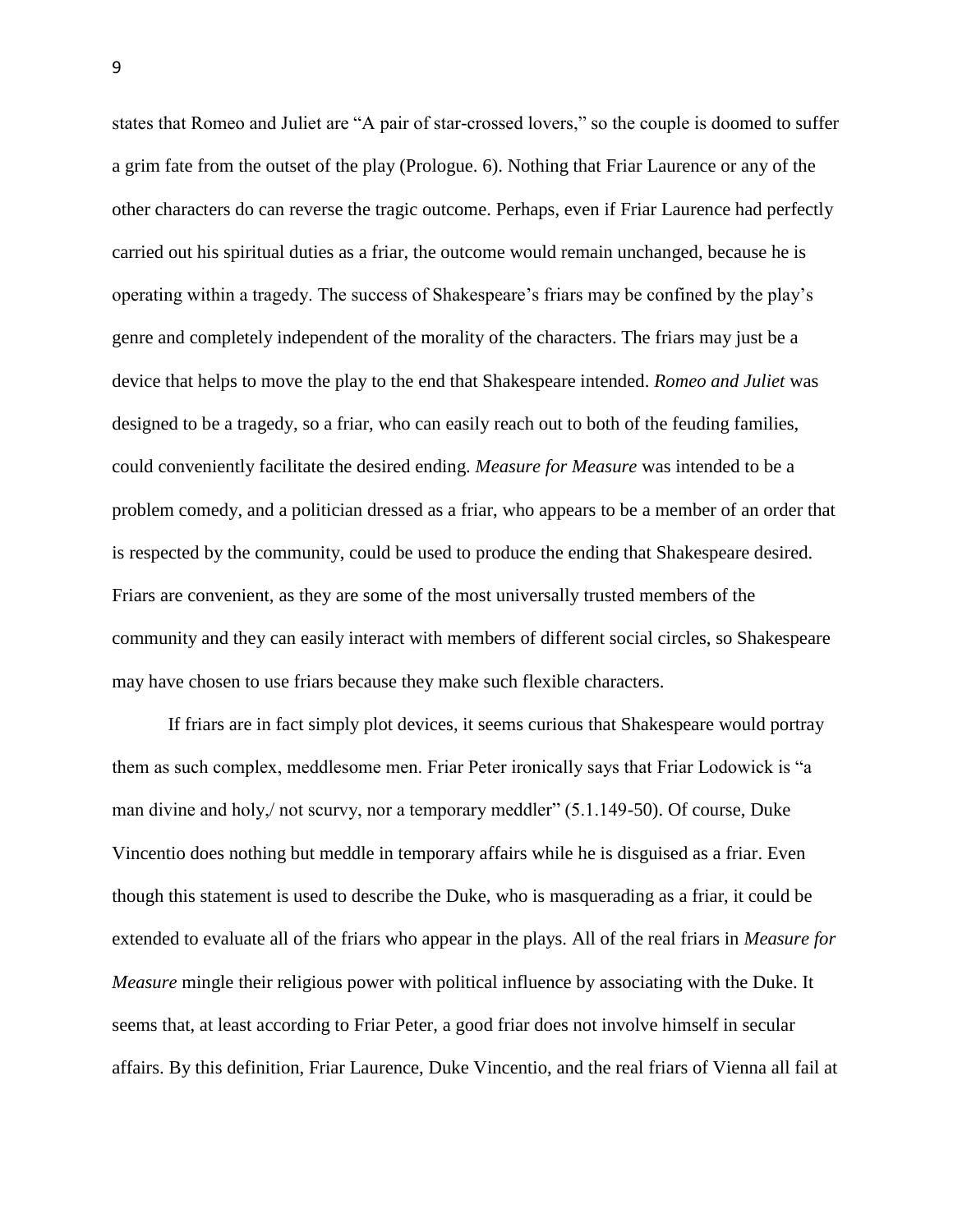their roles, because they are deeply involved in the earthly problems of their communities. Shakespeare seems to be commenting on how friars are supposed to act as perfect holy men, when, in reality, they are complex human beings who make mistakes. Friars are men and they cannot separate their earthly experiences from their divine duties. Friar Laurence and Duke Vincentio want to help others using the powers conferred by ordination, but as fallible men, they sometimes try to accomplish good ends in the wrong ways. As spiritual advisors, the members of their community come to them with secular problems seeking guidance, so it is difficult to separate temporary meddling from religious guidance. Shakespeare seems to take a very moderate stance on how Catholic friars should be perceived as he exposes a human side to his characters; they are not simply evil Vice characters who flout their vows, but they also are not without sin. Even though Duke Vincentio usurps the powers conferred by ordination and at times uses them in ways that deprive others of proper spiritual guidance, he does so with a desire to help Isabella, save Claudio, and keep Angelo from abusing his power. The real friars of Vienna allow Vincentio's inappropriate use of their power, but they do so after the most powerful politician in the city seeks their aid claiming that he plans to use the disguise to ensure that Angelo will not abuse his position "if power change purpose" (1.3.54). Friar Laurence misguidedly tries to use Romeo and Juliet's relationship as a means to bring about peace between two prominent families whose feud at times turns violent. All the men have some more noble, pious intentions and some less admirable motivations for their actions, as real people often do. These characters do not provide a clear answer to whether Shakespeare favored any particular religious beliefs, rather, they demonstrate his ability to write realistic, three dimensional characters.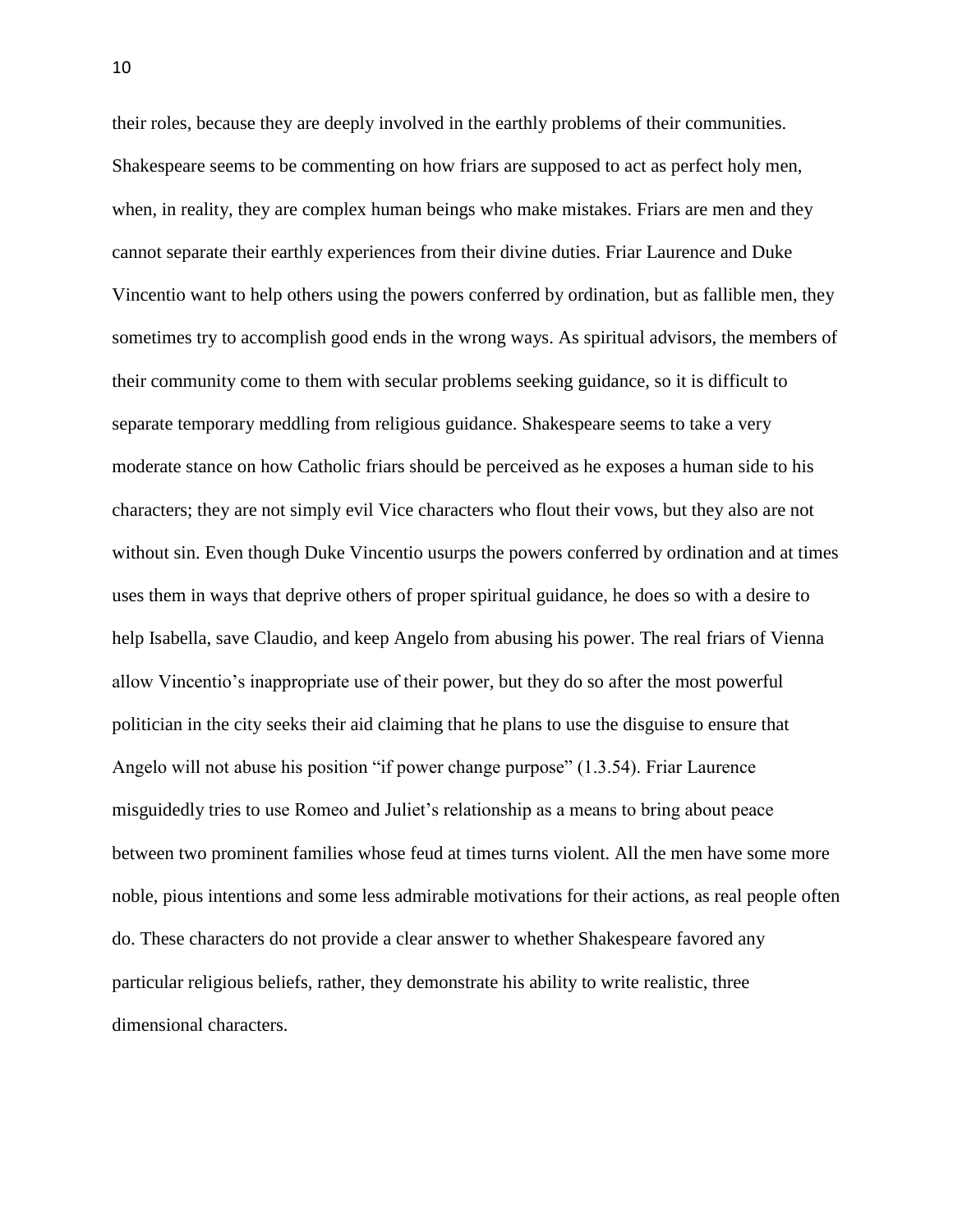Shakespeare's England was rife with religious tensions, which he carefully wove into the narratives of his plays. Friar Laurence and Duke Vincentio demonstrate the complexity and ambiguity of Shakespeare's personal views on Catholicism because, although these characters are associated with the old religion, he does not choose to condemn or praise them. Readers and viewers may draw very different conclusions about whether the friars' good attributes outweigh their faults, or vice versa. In both plays, the duty of the friars to minister to the public is intertwined with political and social problems that people face in their everyday lives, so it is unrealistic to say that friars should not be "temporary meddler[s]" (5.1.150). From Shakespeare's depictions in these two plays it seems that as human beings, friars are unable to only focus on the divine, because they live in the earthly realm, and this does not necessarily mark them as bad people; instead, it shows them as complicated characters who are not immune to human weaknesses.